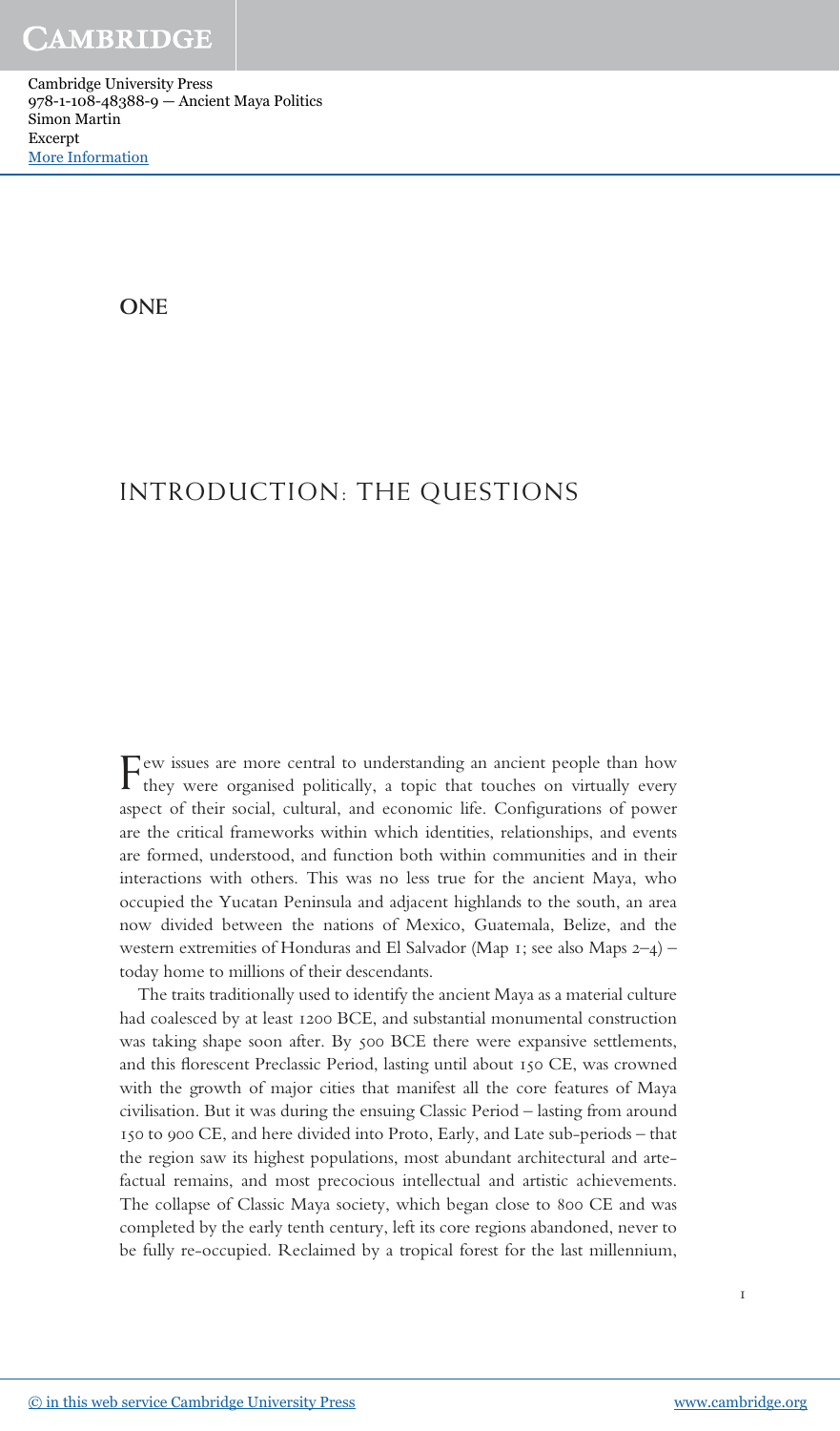Cambridge University Press 978-1-108-48388-9 — Ancient Maya Politics Simon Martin Excerpt [More Information](www.cambridge.org/9781108483889)

# 2 INTRODUCTION: THE QUESTIONS



map 1 Principal sites in the Maya area, which is today divided between Mexico, Guatemala, Belize, Honduras, and El Salvador. (All maps in this volume by the author, using base maps made available by NASA/JPL)

this has bequeathed us – despite various modern depredations – one of the richest and least disturbed archaeological landscapes in the world.

The nature of the Classic Maya political landscape has been a long-running question, a source of fascination and no small measure of frustration for a century or more. A sizeable number of scholars have been drawn to the problem over that time, each bringing their own datasets and approaches to bear. All have attempted to show how the enormous number of settlements,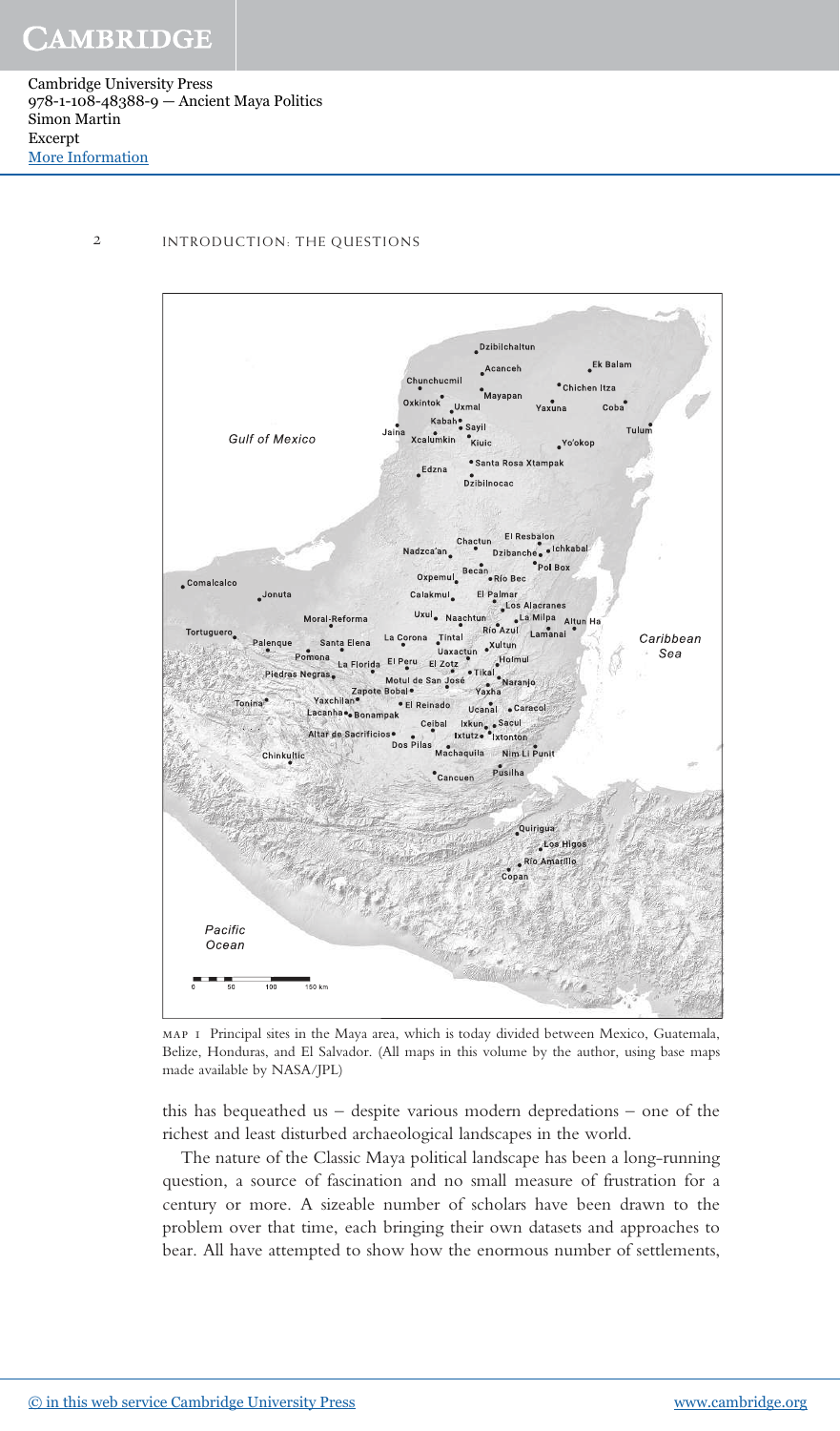Cambridge University Press 978-1-108-48388-9 — Ancient Maya Politics Simon Martin Excerpt [More Information](www.cambridge.org/9781108483889)

#### INTRODUCTION: THE QUESTIONS  $\frac{3}{3}$

ranging in size from the mammoth to the miniscule, were composed into units and structured with others across space and time. The resulting interpretations have proved to be divergent, even deeply polarised, fuelling a vigorous debate that continues to the present day. Two disciplines, archaeology and epigraphy, lie at the heart of the endeavour, and it is clear that only their direct engagement will allow us to build a persuasive portrait of the Maya past. For a long time, our understanding of their hieroglyphic script was rudimentary, leaving physical remains as our only viable source. That began to change in the 1950s, with revelations about the historical content of the inscriptions, but it was only after the phonetic decipherment that took hold in the 1990s that the full value of the texts could begin to be realised.

The decipherment of any ancient script is a rare and transforming event, but when it illuminates the only sizeable corpus of writing from two entire continents it is a precious one indeed. The steady unravelling of the texts has opened unparalleled vistas on the beliefs, practices, history, and institutions of a New World society as it existed a thousand years or more before European contact. Maya inscriptions offer the best, indeed the only, opportunity we will ever possess to understand an ancient American people through their own words and on their own terms.

The challenge taken up in this book is to utilise these data to conduct a thorough re-analysis of Classic Maya politics. It is a surprising fact that no single, long-form work using the inscriptions for this purpose has been attempted in over four decades. This same period has seen a huge expansion of archaeological work in the region, providing an ever more complete picture of the physical remains of ancient Maya communities. Advances in survey technologies, most especially airborne laser scanning, have produced a quantum leap forward in data-gathering. This offers a wealth of new information on settlement size and distribution, revealing in unprecedented detail how the Maya adapted the landscape for agricultural and defensive purposes. The excavation of sites great and small has also led to the discovery of many new inscriptions, while our enhanced literacy means that even long-published texts provide a steady stream of fresh material. These same decades have also seen significant shifts in theoretical orientations, with the rise and fall of paradigms in the social sciences that have altered the intellectual setting within which any interpretation must take place. The time is, therefore, ripe in a number of respects to launch such a project. I will argue that the quantity and quality of evidence now in our possession, the epigraphic together with the archaeological, allows us to put long-standing differences to rest, enabling a move from basic questions of Classic Maya political organisation to the richer and deeper ones that lie beyond.

Points of scholarly disagreement have focussed on the size of political units, the degree of centralisation they achieved, and whether material or ideational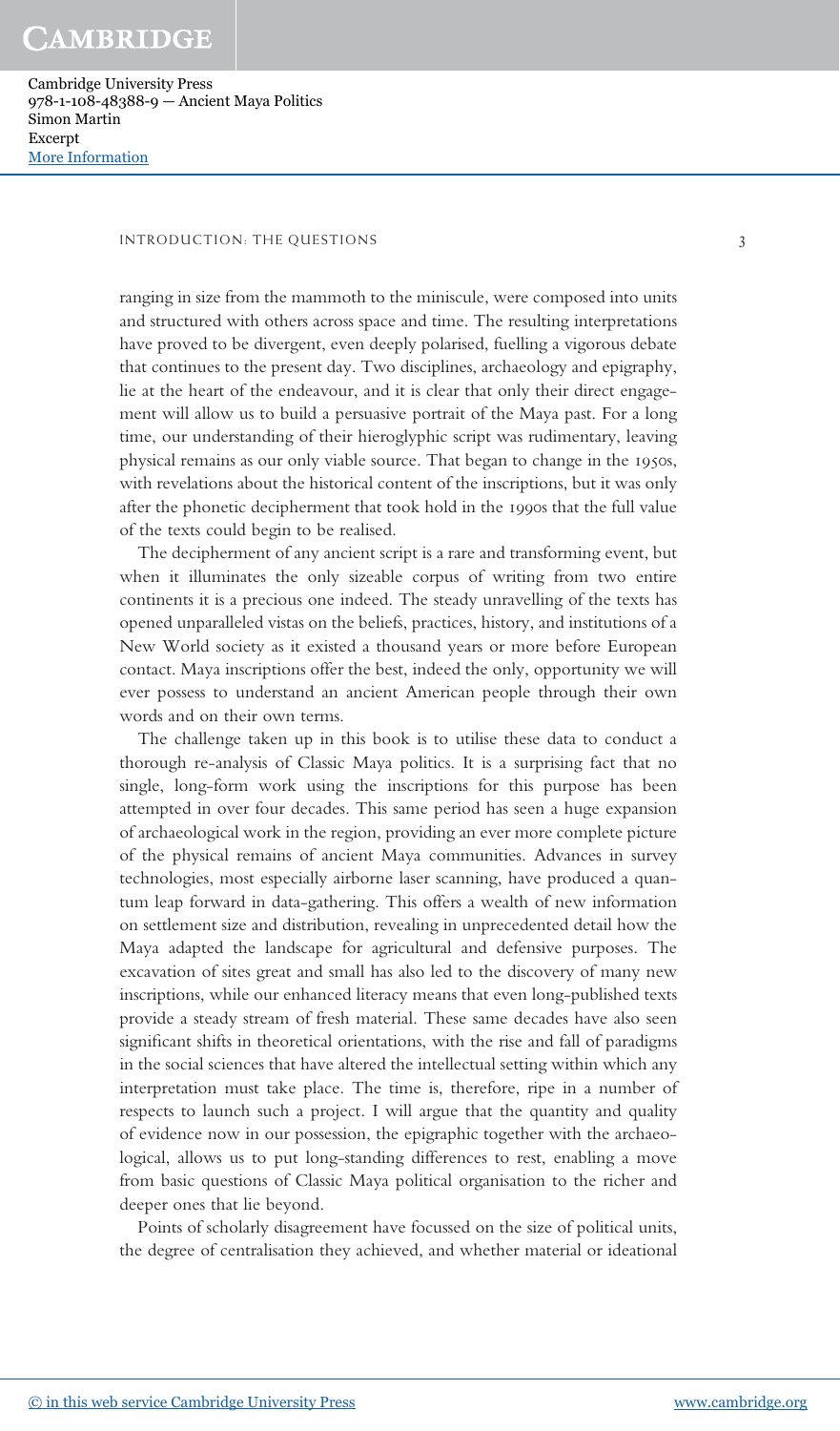Cambridge University Press 978-1-108-48388-9 — Ancient Maya Politics Simon Martin Excerpt [More Information](www.cambridge.org/9781108483889)

#### 4 INTRODUCTION: THE QUESTIONS

factors played the greater role in their structure and behaviour. By the mid-1990s, Mayanists could choose between a vision of regional-scale entities, in which a handful of capitals with strong central governments administered tiers of provincial centres, or a diametrically opposed view of a multitude of polities with weak, faction-riven governments with domains so small that some could be traversed by foot in a single day. A third, hegemonic perspective, took its cue from the then-newly emerging epigraphic data on the differing statuses of kings and the patron–client bonds between them. This was a model that could accommodate the evidence for the highly-segmented character of the political landscape with that for significant disparities in site size, with the greater power and influence this seemed to imply.

More than two decades later, we can say with confidence that the evidence is in. It shows that there was indeed a plethora of small kingdoms, each of them notionally sovereign but, in reality, engaged in enduring struggles for autonomy and dominance over others. Especially powerful kingdoms had expansionist ambitions, at times achieving multi-generational ascendancies, but none secured a monopoly on power or consolidated their conquests into anything resembling large unitary states or institutionalised empires.

However, even though this hegemonic interpretation is one I initiated and have long argued for, it remains incomplete. To date we have learnt much about the who, where, when, and what of the system, but far less about the how and why. How could a system of multiple polities persist essentially unchanged for hundreds of years, and why were none among them willing or able to create larger and more unified formations? These closely related questions are far from the only ones to be addressed in this book, but they can be seen as the core problems that motivate it.

This study makes a fresh analysis of the data, using material newly unearthed in the field or deciphered in the greater comfort of the office or library. But equally important to the project are the methodological and theoretical positions it takes. A central premise is that Classic Maya inscriptions are not only particularistic accounts of the identities, relationships, and deeds of individuals, they are inherently mirrors to the organising principles of the societies that produced them. We can, and often do, look at recorded events as ends unto themselves, but from an appropriate standpoint they become the means through which to perceive a grammar of political life. This permits a move from political history to political anthropology, a shift that looks at particularities for what they can tell us about the rules, norms, and conventions that operationalise notions of authority, power, and legitimacy. In doing so we take on the wider imperatives of political anthropology to look beyond the parochial to see how local phenomena relate to universal ones, exploring how the communities at hand fit within the greater picture of structure and power in human society.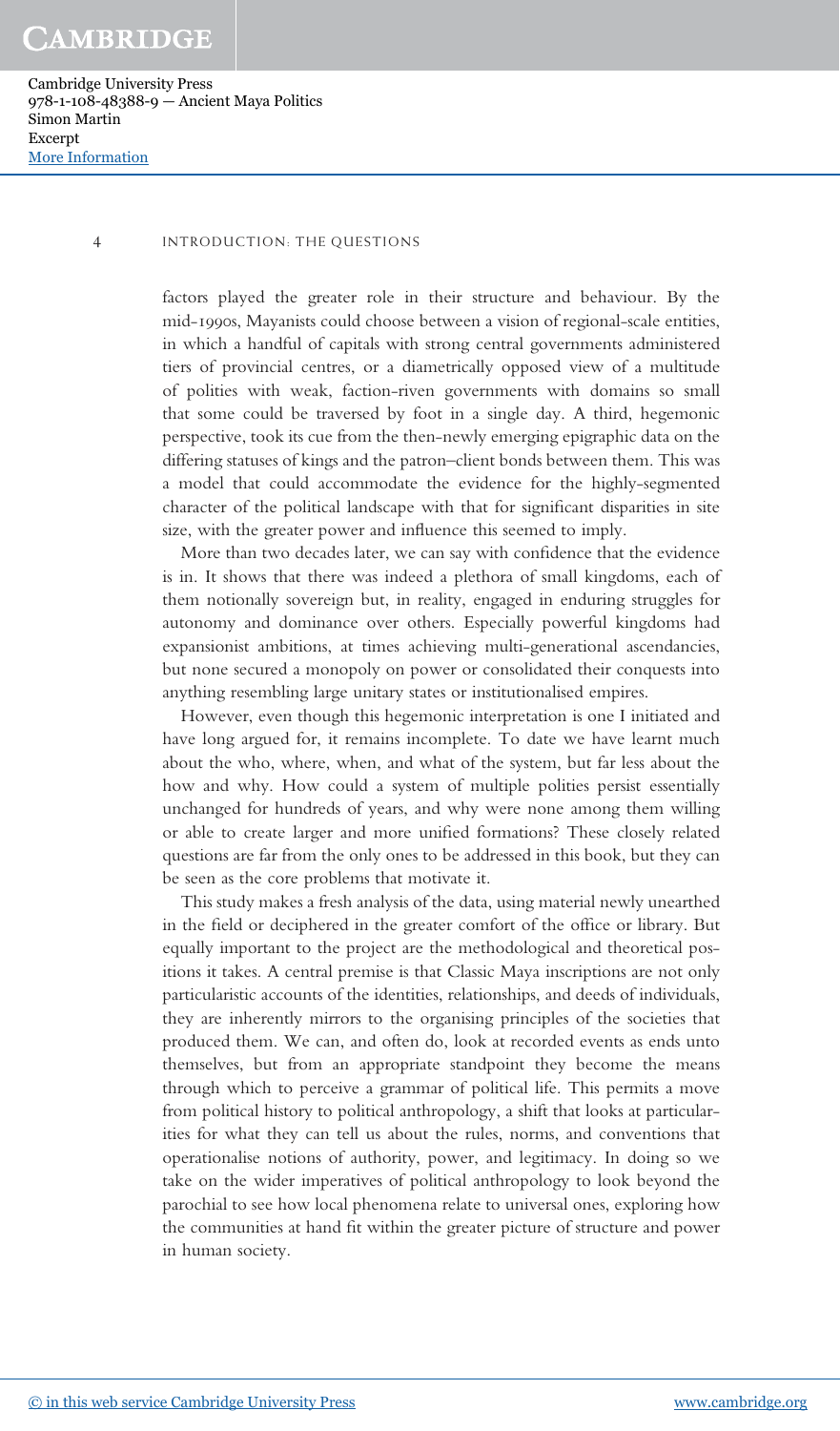Cambridge University Press 978-1-108-48388-9 — Ancient Maya Politics Simon Martin Excerpt [More Information](www.cambridge.org/9781108483889)

#### INTRODUCTION: THE QUESTIONS **5**

This volume is concerned with all facets of political organisation and behaviour, but reverses the usual focus on the structure of individual polities in favour of the relationships between them  $-$  a systemic outlook which, if not ignored, has certainly been under-emphasised in previous work. I will argue that, in classic recursive fashion, neither polity nor system can be understood independently, since each plays a pivotal role in determining the other. Political anthropology has dealt at length with the factors, both practical and conceptual, that allow communities to cohere and operate as individual units. However, it has no strong tradition of analysing multi-polity ecologies of the kind we find in the Maya region, and if we want relevant theoretical insights into this we are forced to look elsewhere, toward fields that have made such issues a central concern.

While mine is an epigraphic investigation, it is far from insensible to archaeological interests and in no manner wishes to reinforce the epistemological divide between the textual and the material. Indeed, it seeks further opportunities to bring these "two ways of knowing" together, not in the merely additive sense but, at best, as part of a dialectic in which each makes propositions that can then be compared and contrasted with the other. The sorely depleted remains of the past mean that the original place of words and objects within a unified social reality is irrevocably lost to us – we must accept that only a tiny percentage of the available fragments can be refitted today. This means that any examination of the past necessarily involves interplay between the seen and the unseen.

That issue is especially acute in the case of the Maya because of the poor preservation endemic to the tropics, which robs us of almost all perishable materials. When it comes to writing, this means that we are restricted to the subject matter found on stone, stucco, shell, bone, and ceramic, and even there little has survived unscathed from the scouring effects of heavy rain, corrosion by acidic soils, and the impacts of falling trees. With all these limitations, we must acknowledge how much falls around and between the features that can be discerned. Like the search for dark matter and dark energy, the material and force that are together thought to make up some ninety-five per cent of the mass-energy of the universe, we are often in pursuit of things that cannot be observed directly, only inferred from their effects.

The Classic Maya economy is a case in point. Because the inscriptions make virtually no reference to the topic – eschewing any direct mention of land ownership, market and exchange systems, tax and tribute lists, long-distance trade networks, and the organisation of agricultural or craft production – we must seek to understand a political system in the absence of written knowledge about how resources moved around inside and outside the polity to support the lifestyles of commoners and elites alike. Yet, while we may be blinkered, we still have the capacity to make inferences, combining our sparse epigraphic clues with archaeological, ethnographic, and comparative historical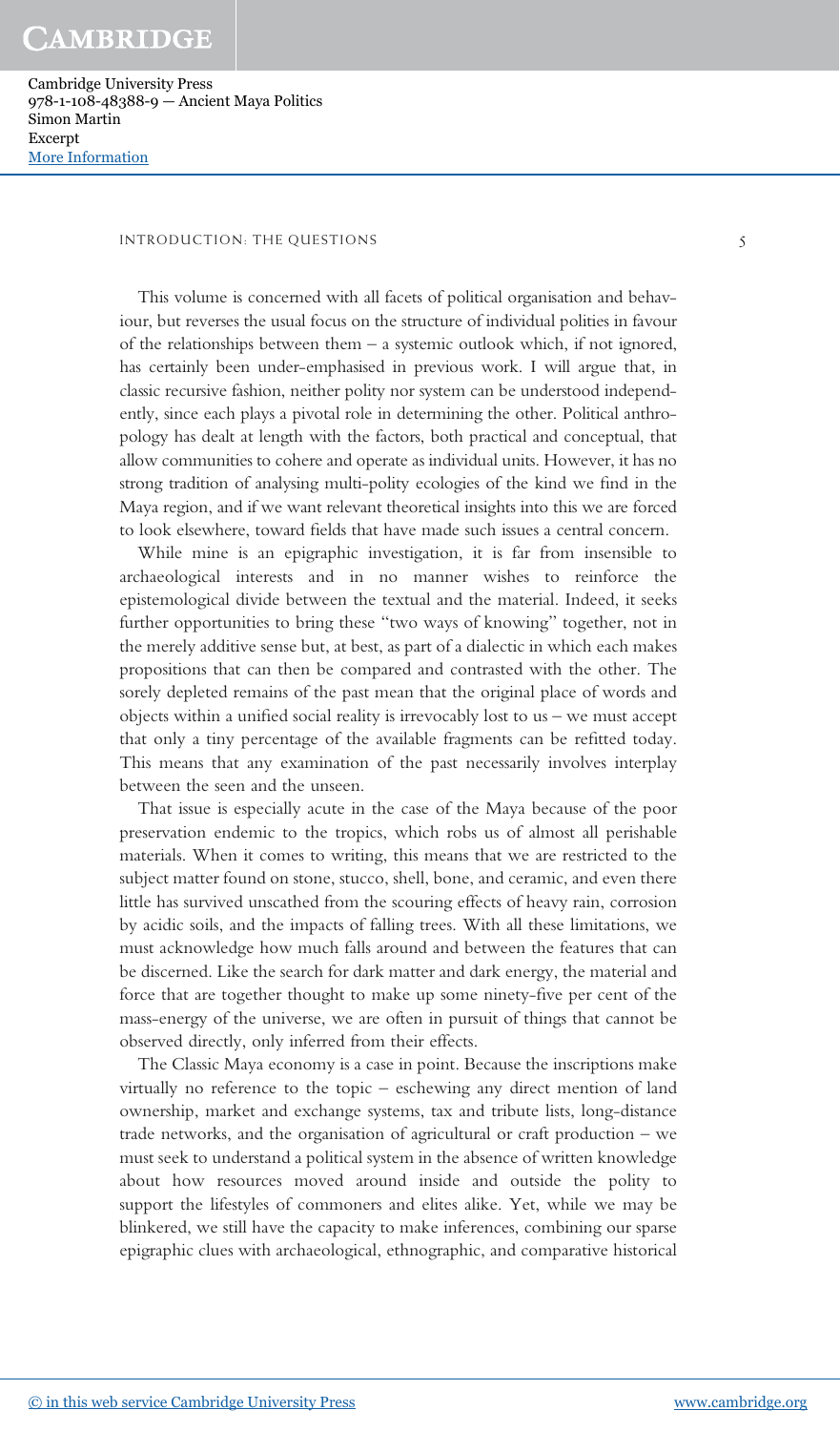Cambridge University Press 978-1-108-48388-9 — Ancient Maya Politics Simon Martin Excerpt [More Information](www.cambridge.org/9781108483889)

6 INTRODUCTION: THE QUESTIONS



map 2 Central southern lowlands or Peten.



Key to Maps 2–4.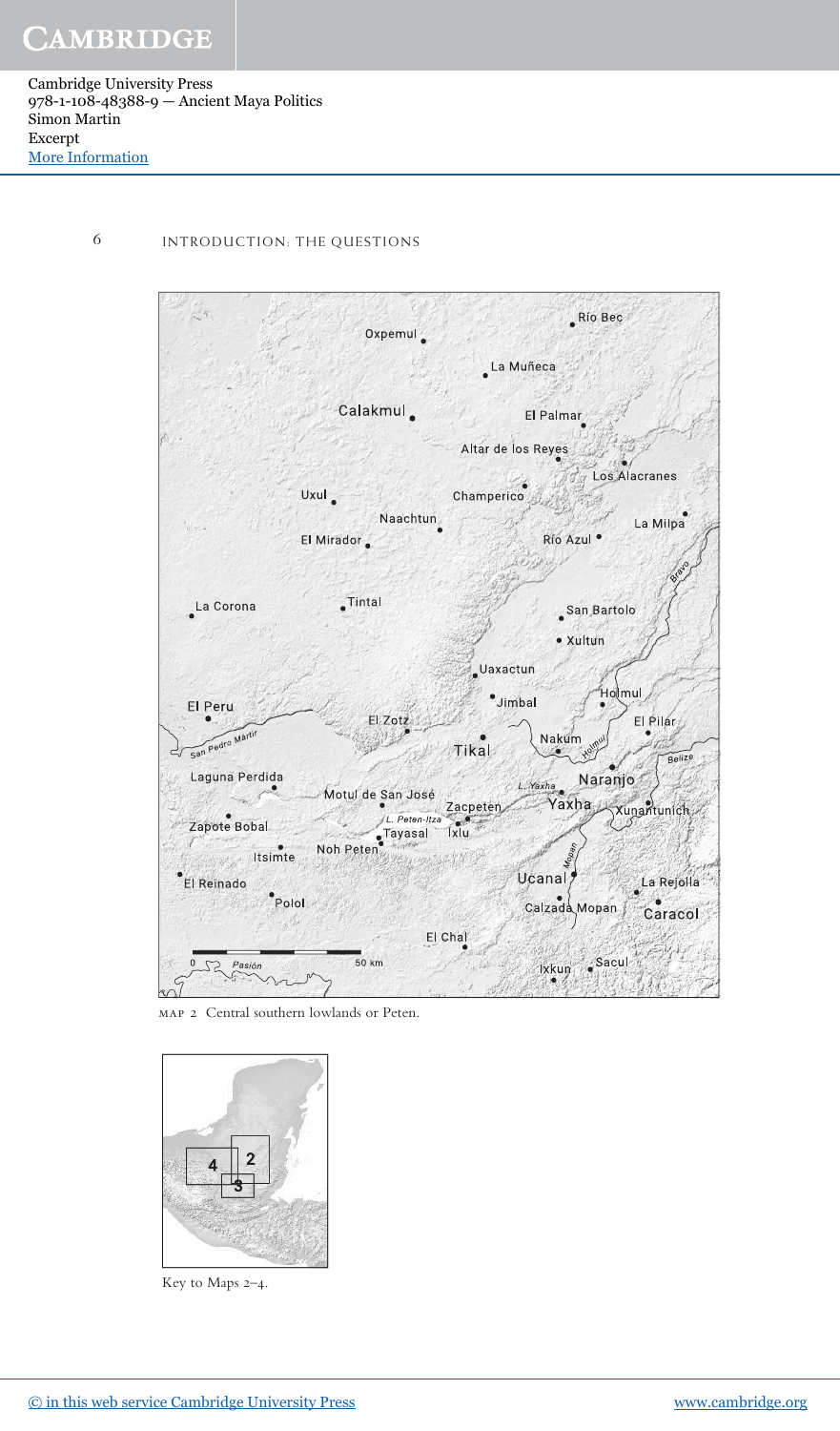Cambridge University Press 978-1-108-48388-9 — Ancient Maya Politics Simon Martin Excerpt [More Information](www.cambridge.org/9781108483889)





map 3 Southern and Petexbatun regions.



map 4 Western, Usumacinta, and Lacandon regions.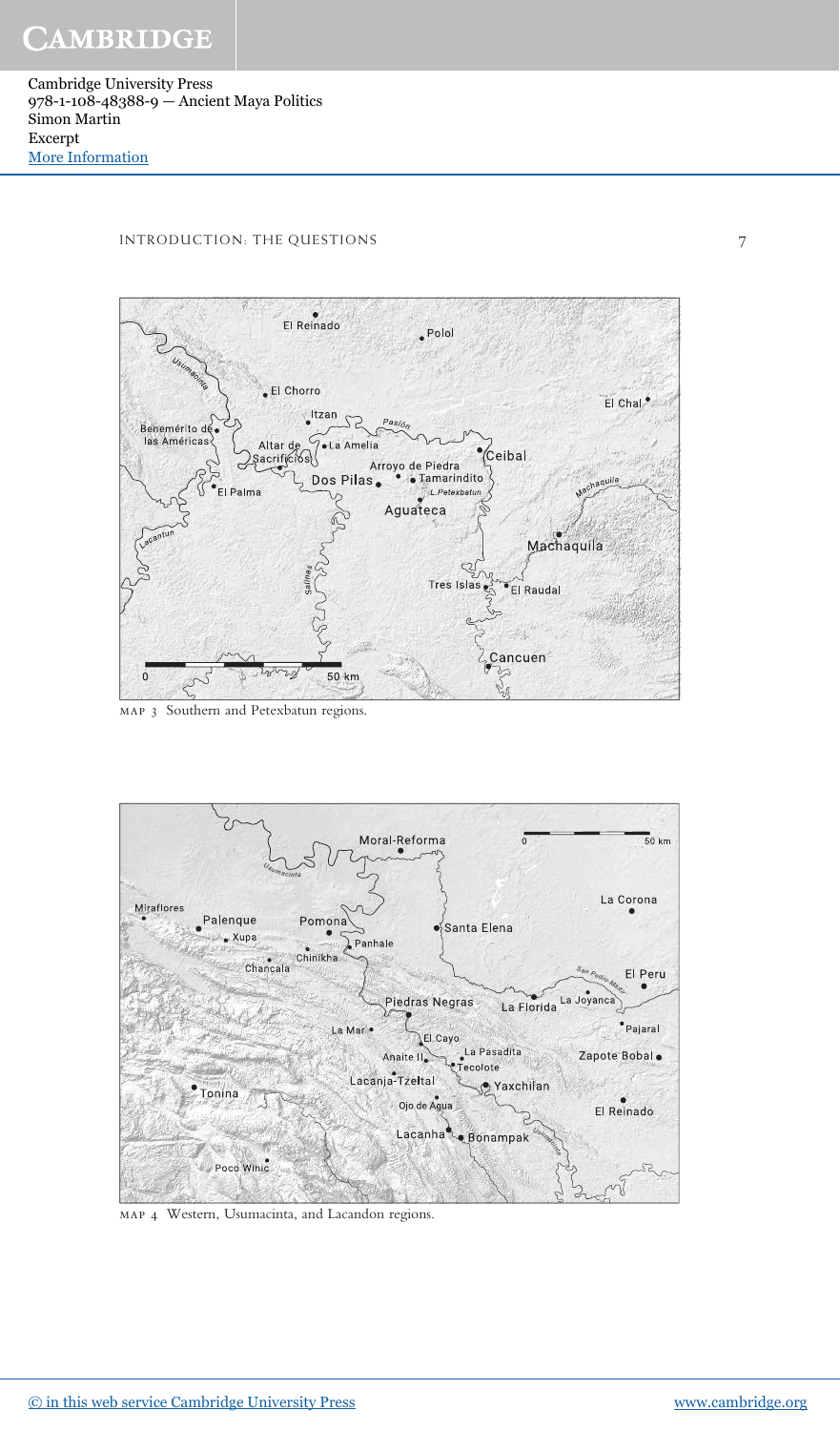Cambridge University Press 978-1-108-48388-9 — Ancient Maya Politics Simon Martin Excerpt [More Information](www.cambridge.org/9781108483889)

# 8 INTRODUCTION: THE QUESTIONS

data to offer credible conjectures, even if certainties and finer points will always elude us.

In discussing Classic Maya politics as a generalised phenomenon, I do not mean to deny or gloss over some real variations in organisation and practice across the region and through time. However, I join others in maintaining that the consistent expression of authority in art, writing, and architecture we see across the length and breadth of the lowlands is clear evidence for a single dominant political culture. Emerging from the social and demographic collapse that brought an end to the Late Preclassic Period (400 BCE–150 CE), this new tradition developed its distinctive character during the transitional Protoclassic Period (150–300 CE), before spreading outward from the central southern lowlands – the interior of the peninsula known as the Peten (Map  $2$ ) – in a materially attested process. Its homogeneity is significant because it means that what we lack in comprehensiveness at any single centre is compensated for by the geographical expanse of its coverage and a 600-yearplus time span. The one important caveat is the marked weighting of the data toward the latter part of that range. The transition between the Early Classic (300–600) and Late Classic (600–900) eras entailed, among other changes, a substantial increase in the production of inscriptions and the kinds of topics they discuss. Here it is important to strike a balance between an idealised, but heuristically useful, synchronic approach and the reality of diachronic processes, some of which may be masked by intentional efforts to preserve tradition and present outward continuity.

This study concentrates on the nature and operation of the Classic Maya political system, placing less emphasis on its origins. We have few, if any, inscriptions from the initial founding events of the second to fourth centuries CE, and here archaeology can be our only direct source. That said, retrospective accounts of political genesis, whether historical or mythistorical in character, are of considerable interest to us, if only in casting light on the ideological self-perception of Classic Maya kingdoms. As for the famed collapse of the ninth century, that event represents an end to the regimes that produced the inscriptions, progressively robbing us of our textual "window" into the past. Although monuments were raised and inscriptions carved during this social, cultural, and political tumult, their aim was more to fortify and preserve a fading tradition than to offer a reportage of crisis. However, late texts do supply significant clues to the processes at work during the collapse, providing evidence for transformation as well as disintegration. This makes the topic worthy of a chapter-length treatment which presents evidence that runs counter to much of the current consensus.

An implicit critique throughout the book regards the long tradition of exceptionalist thinking in Maya studies. By this I mean the propensity to see the Classic Maya as following their own unique star without meaningful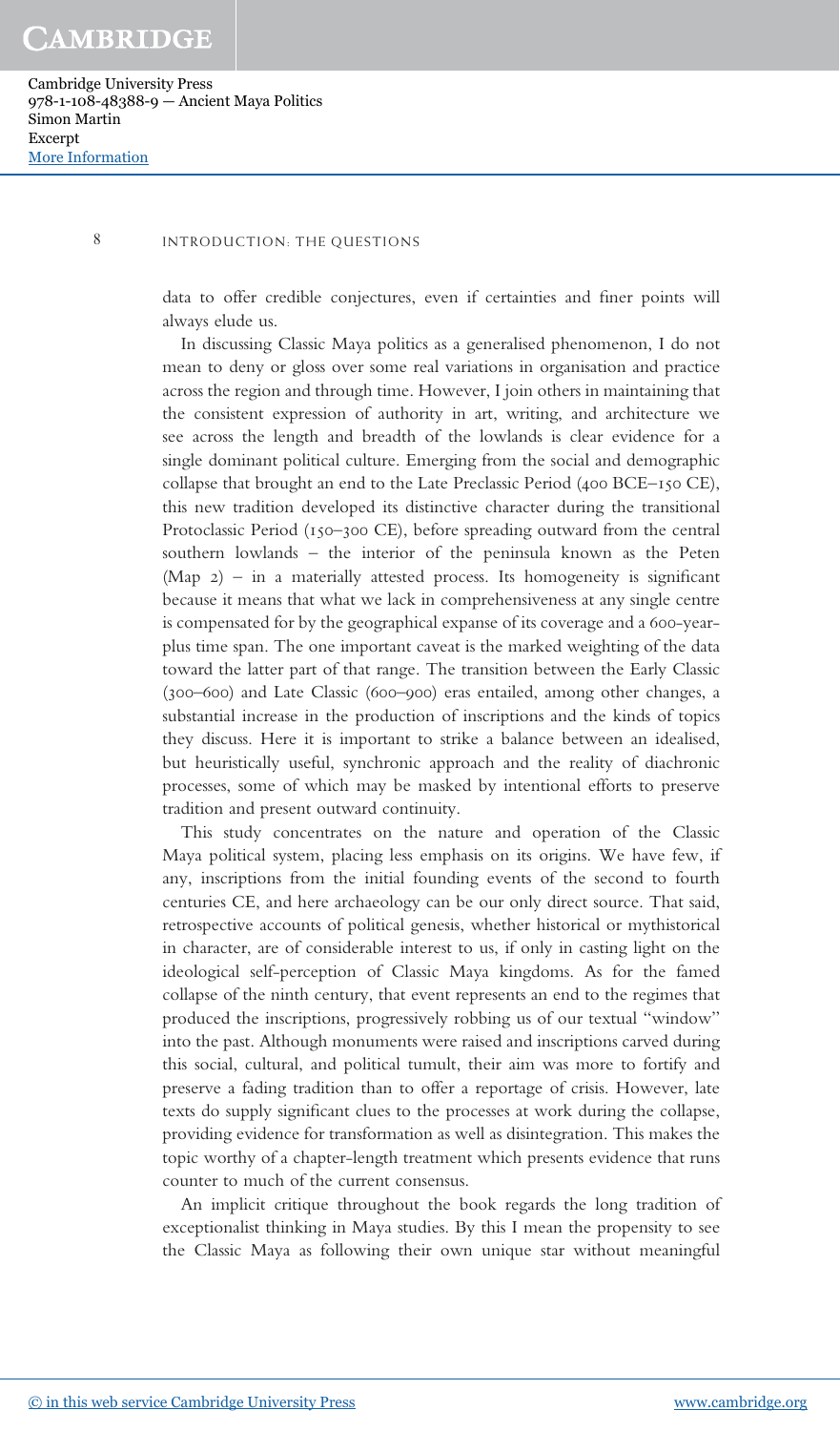Cambridge University Press 978-1-108-48388-9 — Ancient Maya Politics Simon Martin Excerpt [More Information](www.cambridge.org/9781108483889)

#### INTRODUCTION: THE QUESTIONS 9

precedents in world history and anthropology. It goes without saying that every society will have individual, culturally mediated, responses to the challenges it faces. Yet the recurring nature of those challenges, together with the base cognitive and physical capacities we all share, mean that familiar problems will often find familiar solutions, even if they are framed in distinctive ways. The dazzling virtuosity of Maya culture, its remarkable accomplishments and enduring enigmas, has a beguiling quality that we must, in some respects, resist. In the absence of an argument as convincing as the posited feature is extraordinary, exceptionalism leads us back into the kind of interpretive cul-de-sac that blocked progress in Maya research for a major portion of the twentieth century.

This relates to a wider intent to counter the exoticism attributed to the Maya in much contemporary popular culture. It is only by placing the Maya within the common thread of global history that we can appreciate their universal as well individual qualities, opening a genuine debate on what concepts of identity, ethnicity, and culture mean in ancient as well as modern times. Only by asserting a comparative equivalence can we analyse their past in the same way we would that of any other complex historical society.

My approach is to use epigraphic data as an informant, as a set of sources that must be first accessed, then interpreted and contextualised, taking an emic resource for the etic purpose of explicating an extinct sociopolitical system. We cannot collaborate with these sources in the way we would in ethnographic fieldwork, and our dialogue with them can only be of a metaphorical kind. But in our own way we can interrogate them, parsing their meaning by discerning how one text reflects upon others and the wider physical record. The textual past is never a whole or continuous narrative, but so many scattered scenes with characters, acts, ideas, settings, and relationships that we hope to restore to something like their original sequence and place within a simulacrum of their original matrix.

## STRUCTURE OF THE BOOK

The arguments in this volume are developed through three parts. Part I, "Agendas in Classic Maya Politics", sets out the context, methodology, and conceptual orientation in which the remainder of the study takes place. It begins with "Modelling the Maya", a chapter that explores the interwoven history of sources and interpretation that constitute the quest to understand ancient Maya political organisation. Here each of the pivotal developments is discussed within the milieu of its times, setting out how data and theory have interacted to produce both major advances and major revisions.

The next chapter, "On Archaeopolitics", broadens the focus to discuss why certain concepts and agendas will be useful for this study, and others not. It